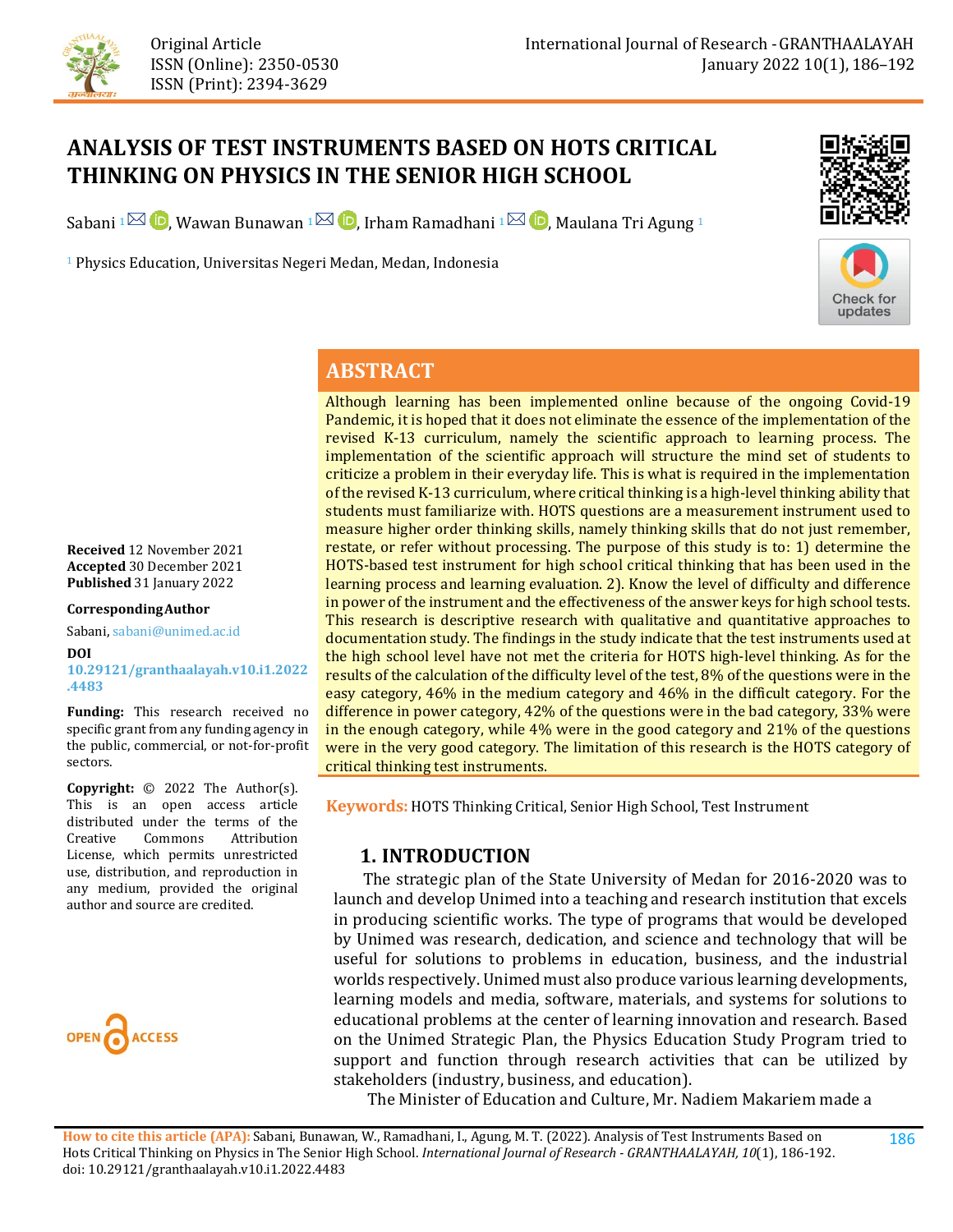breakthrough regarding the implementation of the Student Competency Test called the Minimum Competency Assessment and Character Survey, which replaced the National Examination that has been implemented so far, with impact of the implementation of the National Examination on students' thinking abilities, especially where the ability of students to engage in critical thinking is not significant. This can be seen from the results of the 2018 PISA which showed that Indonesia's scientific ability is still far below, namely with a score of 396. ([https://edukasi.kompas.com](https://edukasi.kompas.com/)). Since the Covid-19 pandemic in Indonesia, the Ministry of Education and Culture has issued circular No. 4 of 2020 concerning the Implementation of Education in the emergency period of Corona virus Disease (Covid-19) with the most important main thing, namely online / distance learning to provide meaningful experiences, without being burdened with demands to complete all curriculum achievements for class advancement or graduation. Thus, it required skills for teachers to really master information technology, so that its implementation can run smoothly.

Although the implementation of learning is carried out online, it is hoped that it does not eliminate the essence of the application of the revised K-13 curriculum, namely the existence of a scientific approach in the learning process which is known as 5M (Observing, Asking, Trying, Communicating, and Concluding). By implementing the scientific approach, it will structure the mindset of students on how they criticize a problem in their everyday life. This is what is required in the implementation of the revised K-13 curriculum: critical thinking, which is a highlevel thinking ability that students must familiarize with. HOTS questions are a measurement instrument used to measure higher order thinking skills, namely thinking skills that do not just remember, restate, or refer without processing. HOTS questions in the assessment context measure the ability to: 1) transfer one concept to another, 2) process and apply information, 3) look for links from a variety of different information, 4) use information to solve problems, and 5) examine critical ideas and information. However, HOTS-based questions are not necessarily more difficult questions than memory problems. [Brookhart \(2010\).](#page-6-0) High-level thinking skills really need to be developed and tested on students, especially at the high school level as a reference in the preparation of assessment tools.

Assessment is the process of gathering and processing information to measure the achievement of students' learning outcomes. Assessment of learning outcomes by education is used to: 1) measure and determine the achievement of student competencies, 2) improve the learning process, 3) compile progress reports on daily learning outcomes, midterm, end of semester, end of year, and / or class advancement (Permendikbud No. 23, 2016).

### **2. MATERIALS AND METHODS**

This research is a descriptive type of research with qualitative and quantitative analysis approaches and documentation studies, namely by collecting data using written sources related to the research problem. The subjects in the study were students of class XII IPA at SMA Negeri 1 Per cut Sei Tuan. The data that has been collected in the form of Semester Final Examination items and students' answer sheets were then analysed qualitatively and quantitatively to determine the quality of the UAS odd questions in Physics subjects. Qualitative analysis is the validity of the contents of the questions, namely examining the items from the aspects of material, construction, language, and their relationship with Critical Thinking Indicators according to Fasi one, then analysing the distribution of the items based on the cognitive domain of Revised Bloom's Taxonomy, while analysing the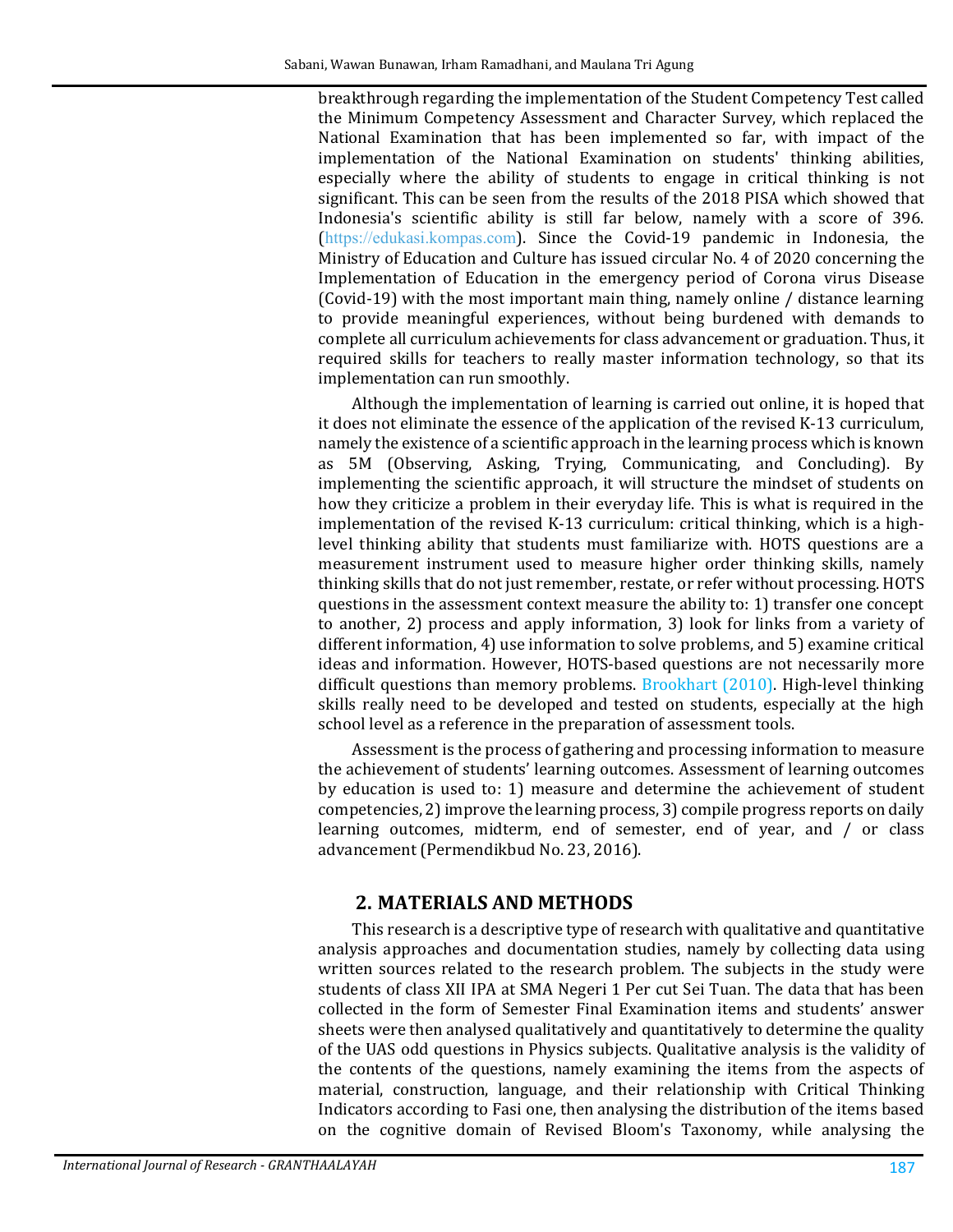questions quantitatively by calculating the difficulty level index, index distinguishing power and the effectiveness of tricking questions.

# **3. RESULTS AND DISCUSSIONS 3.1. QUALITATIVE ANALYSIS RESULTS**

Based on the results of the qualitative analysis carried out by examining the results of the content validity, analysis of the validity of the content was carried out by using a review sheet of the questions seen from the aspects of the material, construct, and language. This analysis was carried out by three reviewers in order to avoid the subjectivity of the study in identifying the items and connecting them with the indicators of critical thinking on the questions used during the final semester exams.

| Table 1 Results of the validity study of the contents of the final exam questions in class XI |                                  |                 |  |  |  |  |
|-----------------------------------------------------------------------------------------------|----------------------------------|-----------------|--|--|--|--|
| <b>Validation Aspects</b>                                                                     | <b>Average expert percentage</b> | <b>Category</b> |  |  |  |  |
| <b>Theory</b>                                                                                 | 61%                              | Moderate        |  |  |  |  |
| Construct                                                                                     | 57%                              | Not good        |  |  |  |  |
| Language                                                                                      | 82%                              | Good            |  |  |  |  |

The quality of the test instrument can be seen from the construct of the test itself, which is based on material content, question construction and language. From the analysis, it was observed that the construction of the test instrument was about 61% of the material content and was in the medium category, the question construction content was about 57% in the poor category, and the language content was about 82% in the good category.

Furthermore, the test instrument is seen based on the cognitive level of Revised Bloom's Taxonomy to identify whether the test instrument used is low-order thinking or high-order thinking. From the data obtained, it shows that the test instruments used are 82% of the test instruments in the low-level thinking domain  $(C1 = 6\%$ ,  $C2 = 18\%$ , and  $C3 = 58\%$ ). While the test instrument that is in the high order thinking domain is only 18% ( $C4 = 15%$ , and  $C5 = 3%$ ) and of the 6 questions (18%), 5 questions are in the critical thinking category analyzing and 1 question in the critical thinking category evaluating.

| <b>Table 2 Results of the Revised Bloom Taxonomy Cognitive Domain Analysis</b> |                                                                              |                |                                                                               |  |  |  |  |  |
|--------------------------------------------------------------------------------|------------------------------------------------------------------------------|----------------|-------------------------------------------------------------------------------|--|--|--|--|--|
| Category                                                                       | <b>Number</b>                                                                | Percentage (%) | Level                                                                         |  |  |  |  |  |
| C <sub>1</sub><br>(understanding)                                              | 1,15                                                                         | 6%             | <b>LOTS</b>                                                                   |  |  |  |  |  |
| C <sub>2</sub> (knowing)                                                       | 5, 6, 12, 19, 20, 22                                                         | 18%            |                                                                               |  |  |  |  |  |
| C <sub>3</sub> (application)                                                   | 3, 4, 10, 11, 13, 14, 16, 17,<br>23. 24.25. 26. 27.28. 29.<br>30, 31, 32, 33 |                |                                                                               |  |  |  |  |  |
|                                                                                |                                                                              | 58%            |                                                                               |  |  |  |  |  |
| C <sub>4</sub> (analysis)                                                      | 2, 7, 8, 9, 21                                                               | 15%            | <b>HOTS</b> (critical thinking<br>skills only in analyzing<br>and evaluating) |  |  |  |  |  |
| C <sub>5</sub> (evaluation)                                                    | 18                                                                           | 3%             |                                                                               |  |  |  |  |  |
| C <sub>6</sub> (creation)                                                      |                                                                              | $0\%$          |                                                                               |  |  |  |  |  |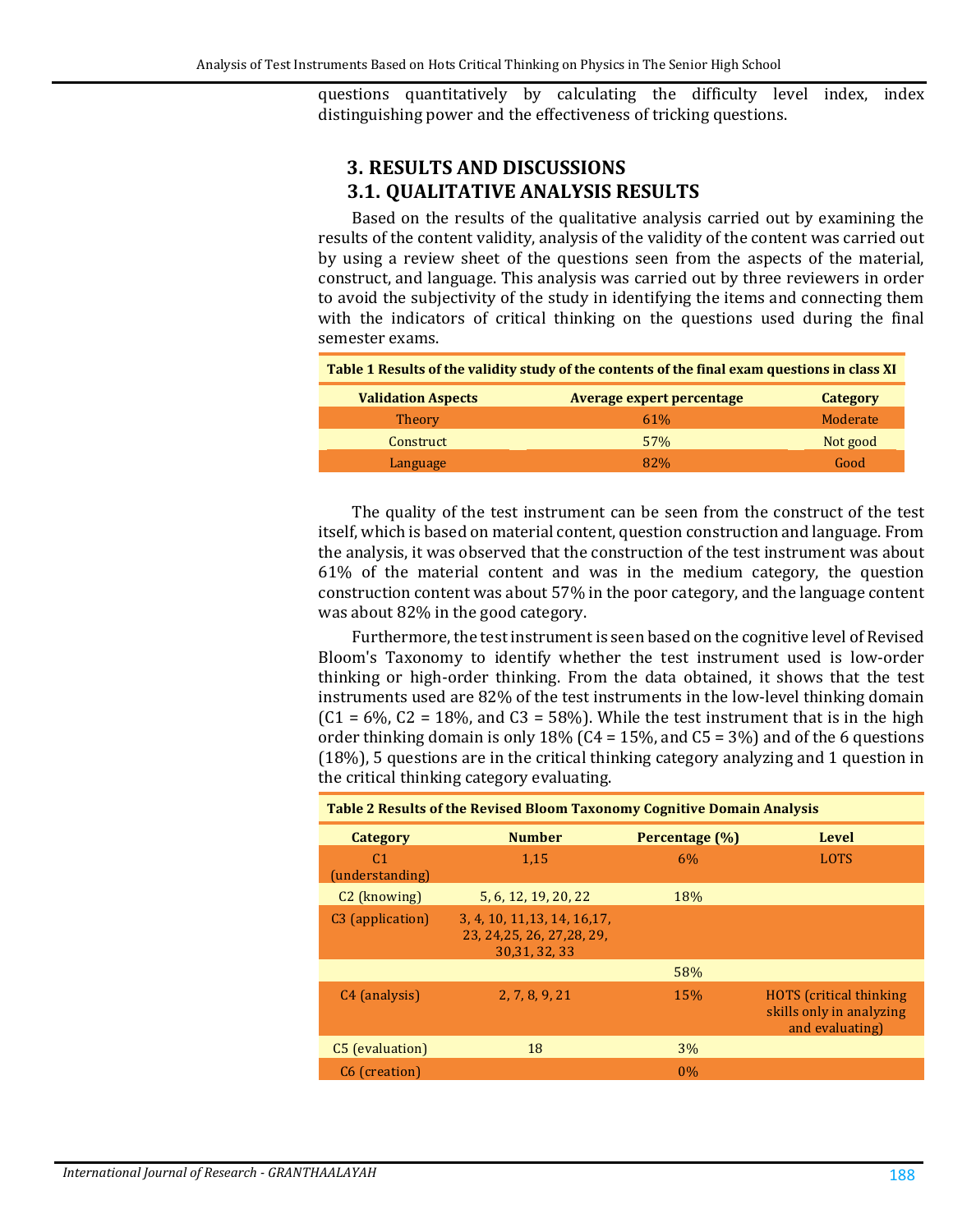# **3.2. QUANTITATIVE ANALYSIS RESULTS**

| Table 3 Results of the Study of Differences, Level of Difficulty, and effectiveness of answer choices |                |                            |                |                                                  |                |  |  |  |
|-------------------------------------------------------------------------------------------------------|----------------|----------------------------|----------------|--------------------------------------------------|----------------|--|--|--|
| Difference power                                                                                      |                | <b>Level Of Difficulty</b> |                | <b>Effectiveness Of Answer</b><br><b>Choices</b> |                |  |  |  |
| category                                                                                              | Percentage (%) | category                   | Percentage (%) | category                                         | Percentage (%) |  |  |  |
| bad                                                                                                   | 42             | easy                       | 8              | bad                                              | 17             |  |  |  |
| enough                                                                                                | 43             | moderrately                | 46             | enough                                           | 58             |  |  |  |
| good                                                                                                  | 4              | difficult                  | 46             | good                                             | 21             |  |  |  |
| very good                                                                                             |                | Very difficult             | $\theta$       | very good                                        | 4              |  |  |  |

Analysis of the items carried out on the test instrument at SMA Negeri 1 Per cut Sei Tuan was the level of difficulty and difference power. In SMA Negeri 1 Per cut Sei Tuan, there are variations in the difficulty level of the items with a total of 24 items, namely 11 items that are categorized as difficult by 46%, 11 items that are categorized as moderate by 46% and 2 items that are categorized as easy by 8%. The difference power obtained from the results of the analysis of the test instruments at SMA Negeri 1 Per cut Sei Tuan was included in the category of distinguishing power of multiple-choice questions, very bad category 21% (5 items), 42% (10 items) was in the bad category, the questions were categorized as sufficient 33% (8 items), and 4% (1 item) in good category. From the analysis conducted, it shows that the test instruments used in SMA Negeri 1 Per cut Sei Tuan need to make fundamental changes related to the implementation of the Revised K-13 Curriculum.

# **4. DISCUSSION 4.1. DISCUSSION OF QUALITATIVE ANALYSIS RESULTS**

The quality of the questions is reflected in the results of the implementation of tests carried out in an educational unit. From the data on the results of the material, construction and language study in the final exam questions for class XI at SMA Negeri 1 Per cut Sei Tuan, we observed that the questions from the material aspect are still in the medium category, which means that they are not comprehensively represented by all the material taught in class XI , this shows that in making the questions, there is still no reference to the curriculum which contains material content and basic competencies as a reference. Likewise, the construction aspects are in the bad category. This means that in the preparation of questions, they do not pay attention to the rules in question preparation. Furthermore, for the language aspect, it appears that the questions used in the category are good, this shows that the problems used in the language aspect do not give problems. From the results of the question identification review, whether the questions were included in HOTS or LOTS based on the cognitive level of the revised Bloom taxonomy, it turned out that only 18% of the questions used in the final semester examination were included in HOTS and the rest were still LOTS. This phenomenon shows that the implementation of the 2013 revised curriculum in schools has not really demanded the HOTS learning process. This has become a fundamental problem. However, there are two possibilities that are responsible for this occurrence, firstly because schools have not maximally provided training on the implementation of the 2013 revised curriculum, and secondly, the teachers' inability to develop HOTS-oriented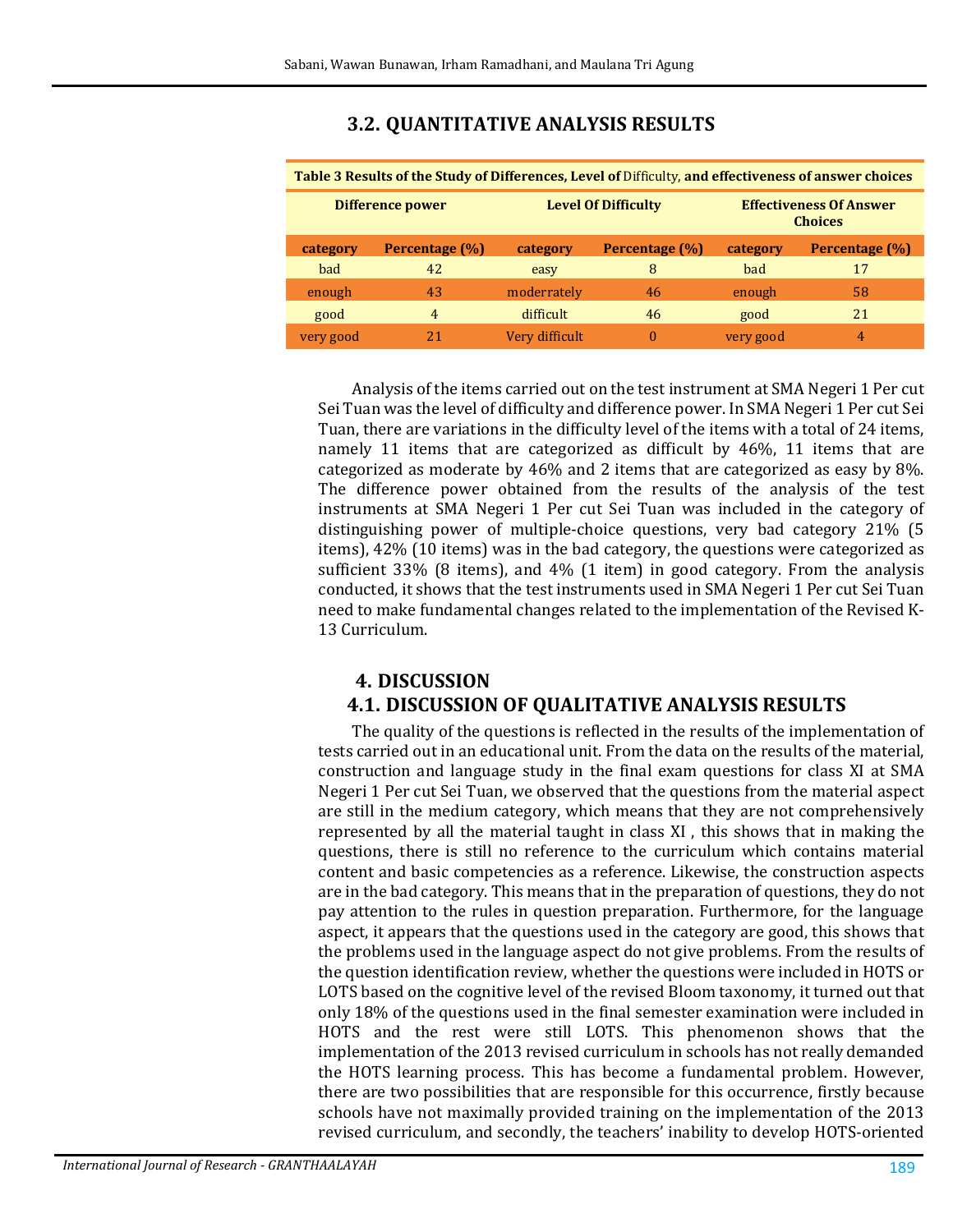learning processes and HOTS-based test instruments. Using the critical thinking indicators developed by Facione, namely 1). Interpretation, 2) Analysis, 3) Evaluation, 4) inference, 5) Explanation, and 6) self-regulation, If you review the questions raised by teachers on the aspect of critical thinking skills, you will observe from the results of the analysis that the HOTS questions used in the implementation of the Final Semester Examination are only on the analysis and evaluation indicators, which means that the indicators of critical thinking skills have not been thoroughly given to students of SMA Negeri 1 Per cut Sei Tuan. The questions that are tested must require students to think critically, this is in accordance with the implementation of the 2013 curriculum which is expected to produce productive, creative, and innovative human resources, through competency measurement of attitudes, knowledge, skills, and instruments used to assess thinking skills, high level (HOTS) because it will encourage students to think broadly and deeply about the learning material. Students need to be trained in thinking skills by providing students with thinking skills and this has been carried out in UAS odd questions in Physics class XI IPA class of SMA Negeri in Deli Serdang regency, it's just that the HOTS type of questions are less in number than the LOTS type of questions that are available in the question manuscript (Utari, 2012). Assessment of learning outcomes is expected to help students to improve in higher order thinking skills (HOTS), because higher -order thinking can encourage students to think broadly and deeply about the subject matter. High thinking skills or HOTS are a solution to catching up. In order to catch up, one must survive, where one must be able to have high order thinking skills to solve the problems at hand. Hamzah and Masri's (2014), stated that someone who uses thinking skills will find it easier to complete a job when compared to someone who uses less thinking skills. These thinking skills can range from low-level thinking to high-level thinking. Higher order thinking skills can be achieved if low-level thinking skills have been mastered. Low-level thinking skills are thinking skills from the aspects of remembering to application, while higherorder thinking skills include aspects of analysing, evaluating and creating.

# **4.2. DISCUSSION OF THE RESULTS OF QUANTITATIVE ANALYSIS**

To know whether the question has feasibility, several parameters must be tested, one of which is the item parameter that needs to be analyzed from the results of the item analysis carried out on the final exam questions for class XI SMA Negeri 1 Per cut Sei Tuan. It was observed that the diversity in the level of difficulty, difference power, and effectiveness of answer choices explains that a good question is one that is not too easy and not too difficult (Arikunto, 2015). Questions that are too easy do not stimulate students to maximize their efforts to solve the questions, preferably if the questions are too difficult it will cause students to become discouraged and not eager to try again because they will feel that it is beyond their capabilities. Questions C1 and C2 are categorized as questions with a scale that, questions C3 and C4 are categorized as medium scale questions and questions C5 and C6 are categorized as high-scale questions. Therefore, the proportion of good distribution is 30% easy questions, 40% medium questions and 30 difficult questions. Research on the analysis of the difficulty level of the items is also seen in the research conducted by Amalia and Widayati (2016), with the research title "Analysis of Quality Control Test Questions for Class XII Senior High School in Accounting Economics Subjects in Yogyakarta City, 2012". The various difficulty levels refer to problems with a difficult level of difficulty were 32.5% of the questions with a moderate difficulty level were 62.5%, while those with an easy difficulty level were 5%. The results of this study indicate that the proportion of the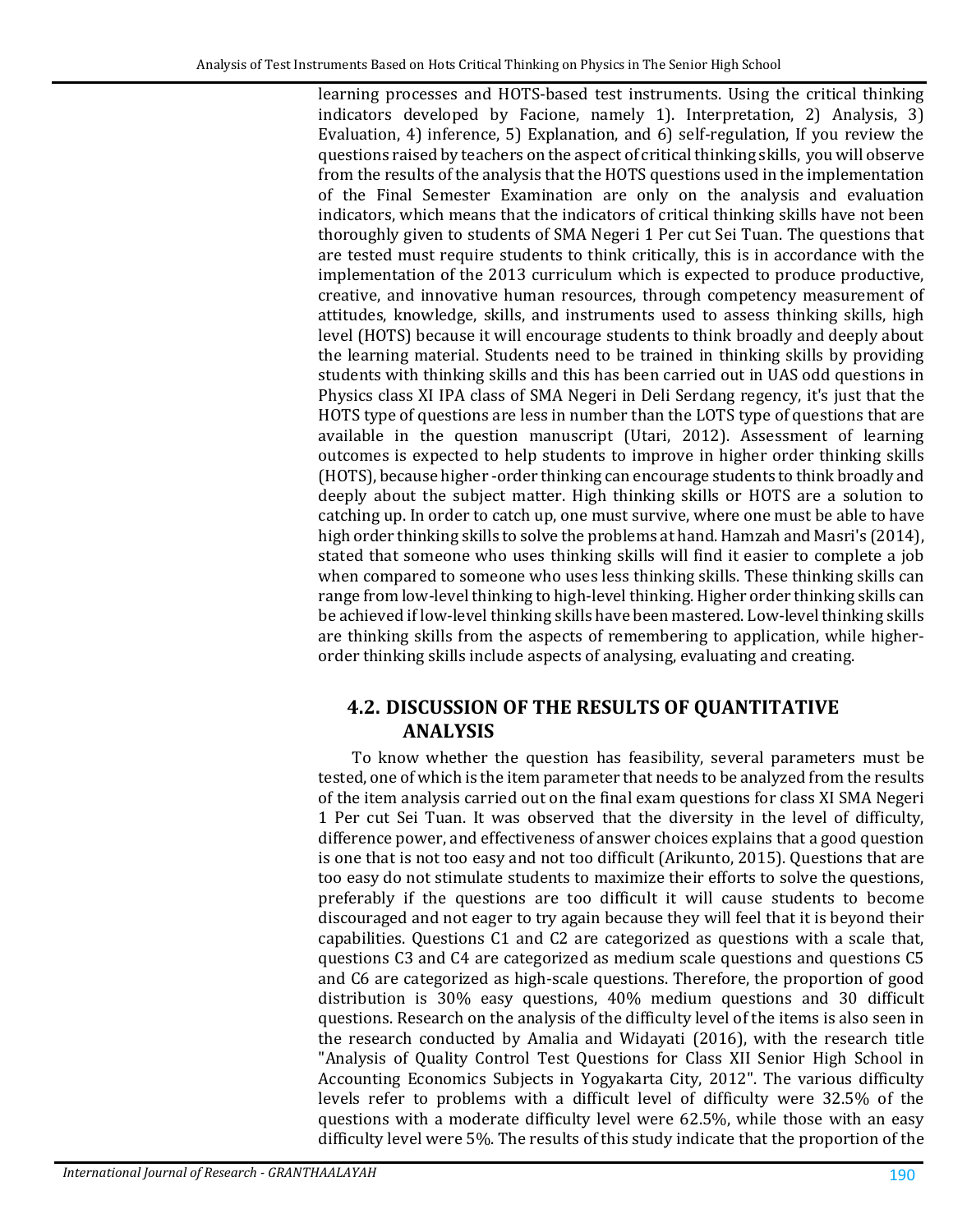difficulty level of the questions is not in accordance with the proportion that should be. The results of a similar study conducted by Kumusdawara (2016), was used to determine the level of difficulty of the multiple-choice items for the 2014/2015 academic year of the grade V Mathematics, which shows that the UAS items have varying levels of difficulty. The diversity of the difficulty level of the items is shown through the calculation of the difficulty level on each item, namely there are 6 items that can be categorized as easy by 20%, 20 items that are categorized as moderate 66.67% and 4 items that can be categorized as difficult for 13.33%. The results of this study are in accordance with the opinion of Sudjana (2009), which stated that the level of difficulty of the questions is determined by the criteria for questions that fall into the easy, medium, or difficult categories. From some of the research results above, the questions tested did not meet the proportion of the difficulty level of the questions that should have been 30% easy questions, 40% medium questions and 30% difficult questions. In addition to the difficulty level of the feasibility parameter is the difference in the power of the question. Based on the results of the analysis of the distinguishing power of the questions, the odd UAS questions in Physics class XI IPA SMA Negeri 1 Percut Sei Tuan which are included in the distinguishing power category of multiple-choice questions is very bad 21% items), 42% (10 items) were bad, 33% (8 items) had enough distinguishing power (8 items), and 4% (1 item). Similar research by Kumusdawara (2016) was used to determine the distinguishing power of multiple-choice items for the 2014/2015 academic year, which showed that the UAS items have 19 items which can be categorized very well with a percentage of 63.33%, 5 items that were categorized as quite good with a percentage of 16.67%, 4 items that were categorized as moderate with a percentage of 13.33%. In addition, there are 2 items that can be categorized as bad with a percentage of 6.67%. The results of this study are in accordance with the opinion of Kunandar (2014), which explains that the requirements for multiple choice tests are to have sufficient discriminating power to differentiate between students who have mastered the material (competence) and students who have not mastered the material. Sudjana (2009) explained that the analysis of distinguishing power aims to determine the ability of questions to distinguish students who are classified as having high achievement and students who have low achievement and is used to find out students who have or have not mastered the competence of lessons. Sarea and Hadi (2015) explained that there are several reasons for an item to have low distinguishing power, among others: questions that contain bias, questions that are too difficult and distractors that do not make sense. The existence of a distractor that does not make sense will make it easier for students to decide whether the distractor is right or wrong, so that the likelihood of students guessing correctly is very high and causes the item to be too easy, on the other hand a distractor that is too close to the truth value with the answer key causes the item to be too difficult. Arikunto (2013) also stated that good items are items that have a discrimination index of 0.4 to 0.7. Discriminatory power index that is negative (very poor criterion) should not be used, because it shows the student's best ability. Basuki and Hariyanto (2015) added that items that have distinctive power with bad criteria should also not be used, items that have sufficient criteria can be accepted but must be corrected, and items with good criteria can be used.